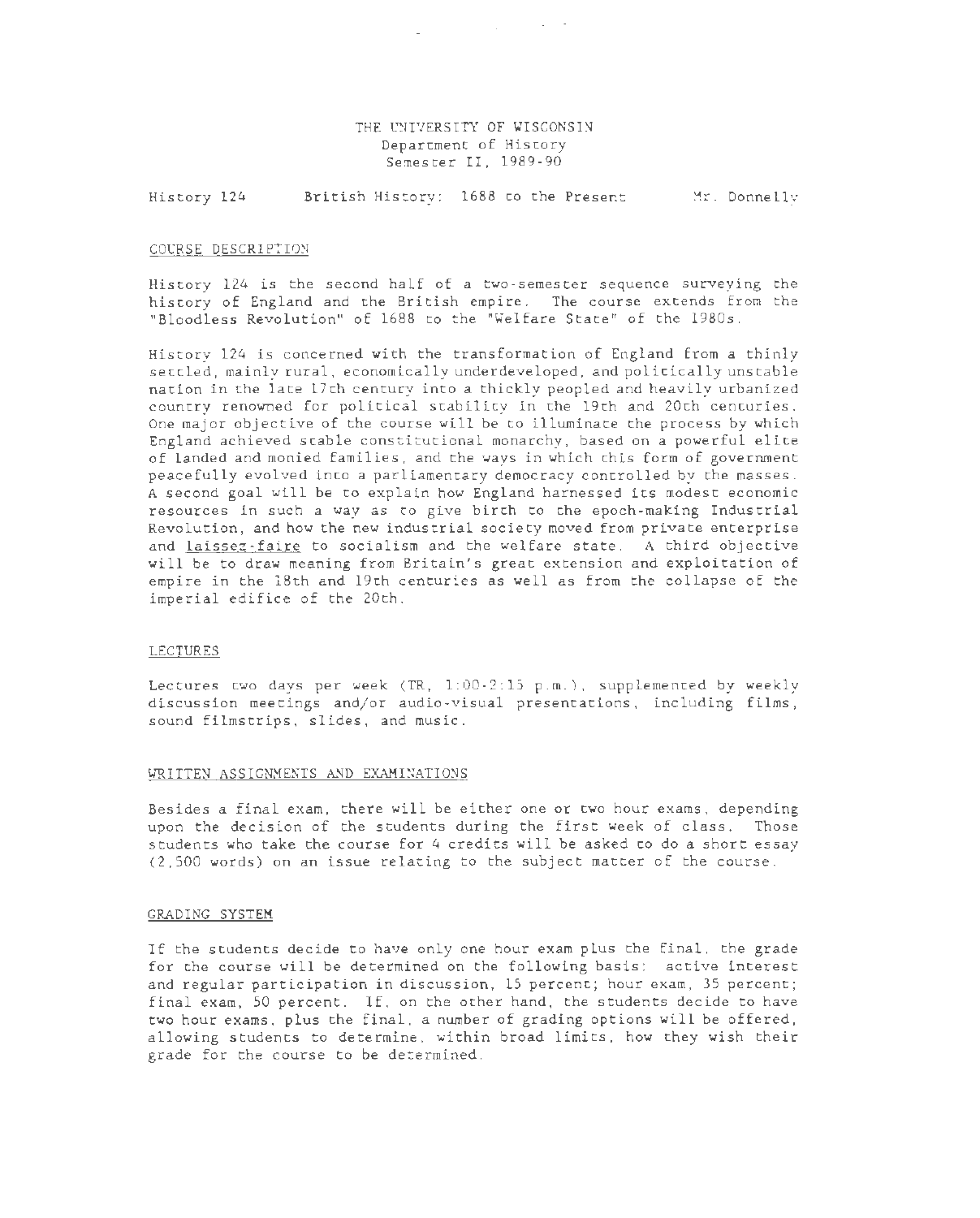## REQUIRED READINGS

Briggs, Asa, Victorian People (Chicago U.P.).

Hay, Douglas, et al., Albion's Fatal Tree: Crime and Society in Eighteenth-Century England (Pantheon Books).

Hobsbawm, E. J., Industry and Empire. Pelican Economic History of England, Vol. 3 (Penguin Books).

Porter, Bernard, The Lion's Share (Longman).

Prall, Stuart E., The Bloodless Revolution: England, 1688 (University of Wisconsin Press).

Webb, R. K., Modern England, 2nd ed. (Harper and Row).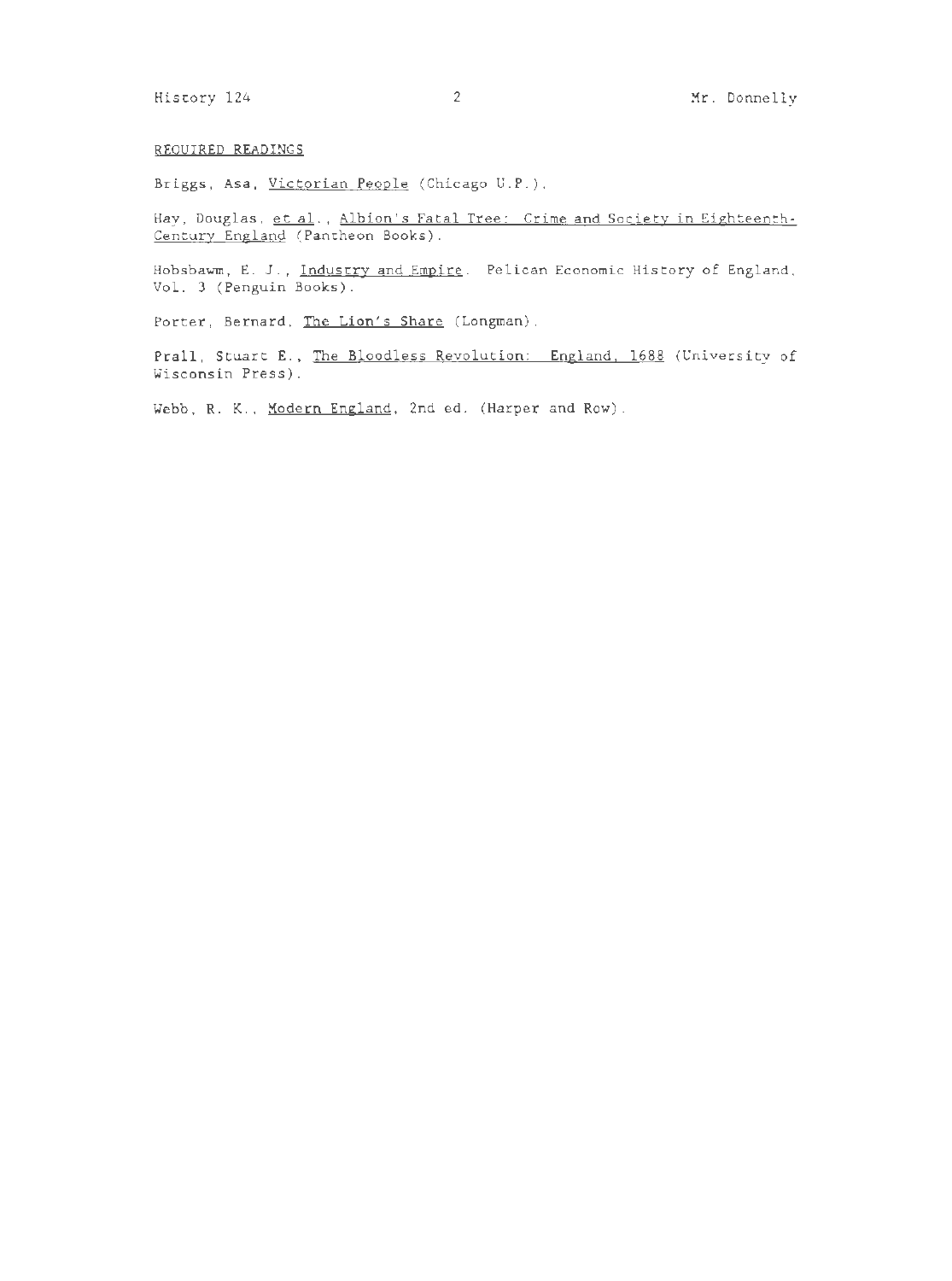History 124 3 3 Mr. Donnelly

# GENERAL COURSE OUTLINE

| <u>Week</u>   | Topic                              |                |                                                                    |
|---------------|------------------------------------|----------------|--------------------------------------------------------------------|
| $1/22 - 1/26$ |                                    | $1$ .          | Crown and Parliament under the Later Stuarts, 1660-88              |
| $1/29 - 2/2$  |                                    | 2.             | The Bloodless Revolution: Defended and Confirmed,<br>1688-1714     |
| $2/5 - 2/9$   |                                    | 3 <sub>1</sub> | Early Eighteenth-Century England, 1714-42                          |
| $2/12 - 2/16$ |                                    | 4.             | Scotland, Ireland, and the Empire                                  |
| $2/19 - 2/23$ |                                    | 5.             | The New Religion and the New Politics, 1770-89                     |
| $2/26 - 3/2$  |                                    | 6.             | The Economic Revolution, 1780-1840                                 |
| $3/5 - 3/9$   |                                    | 7.             | Britain and the French Revolution, 1789-1815                       |
| $3/12 - 3/16$ |                                    | 8 <sub>1</sub> | The Growth of Liberalism and the Triumph of Reform,<br>$1815 - 47$ |
| $3/26 - 3/30$ |                                    | 9.             | Social Discord and Liberal Consensus, 1830-67                      |
| $4/2 - 4/6$   |                                    | 10.            | The Claims of Democracy and Nationality, 1867-1900                 |
| 4/9.4/13      |                                    | 11.            | Imperialism, 1870-1914                                             |
| $4/16 - 4/20$ |                                    | 12.            | Social Reform, 1870-1914                                           |
| $4/23 - 4/27$ |                                    | 13.            | Britain and World War I                                            |
| $4/30 - 5/4$  | 14.<br>The Interwar Years, 1918-39 |                |                                                                    |
| $5/7 - 5/11$  |                                    | 15.            | Great Challenges: War, Socialism, and Prosperity,<br>1940-67       |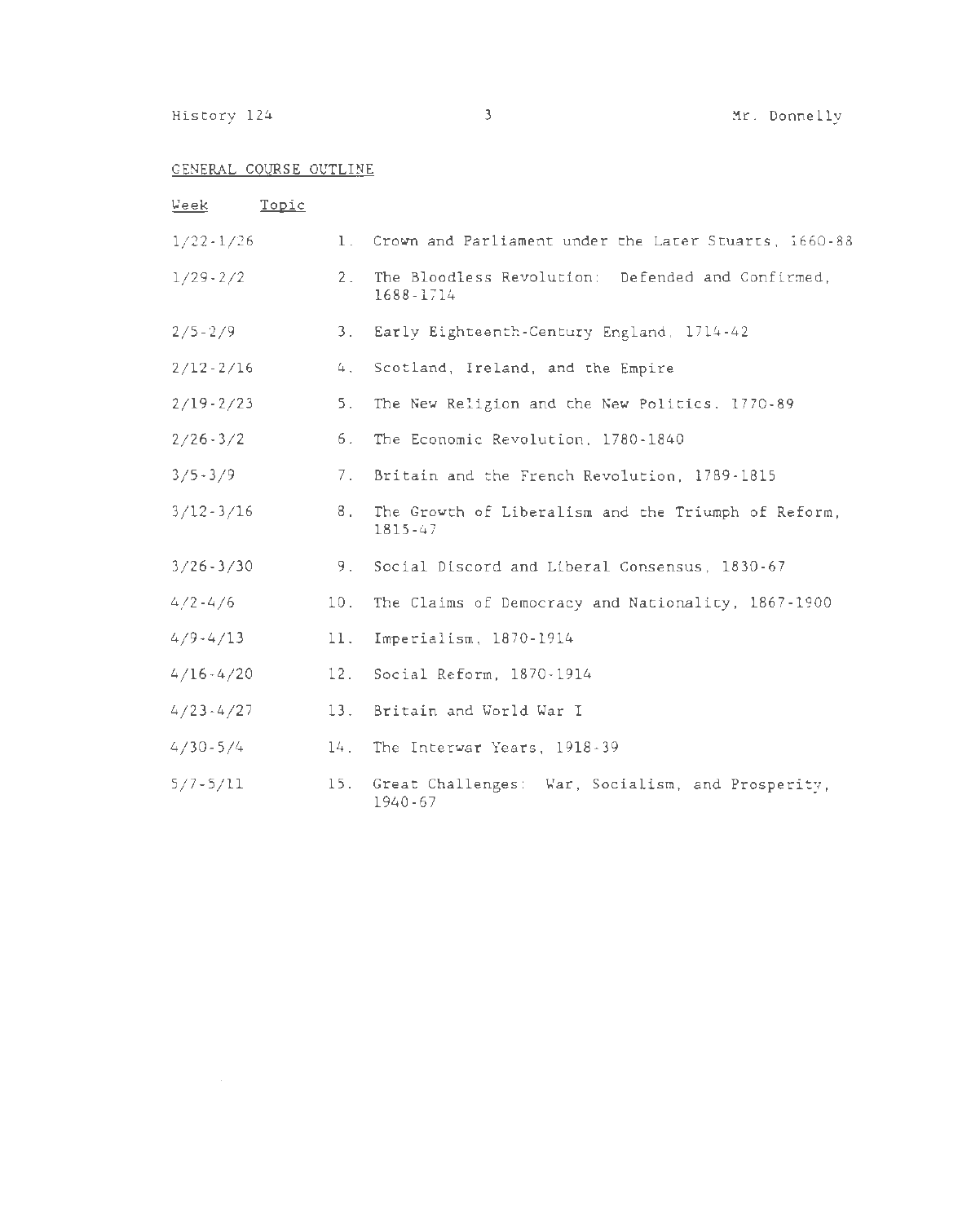UNIVERSITY OF WISCONSIN Department of History Semester II, 1989-90

| History 124   | Required Reading                                               | Mr. Donnelly                                                                |
|---------------|----------------------------------------------------------------|-----------------------------------------------------------------------------|
| Week          | Topic                                                          | Readings                                                                    |
| $1/22 - 1/26$ | Crown and Parliament under the Later<br>Stuarts, 1660-88       | Prall, 3-165                                                                |
| $1/29 - 2/2$  | The Bloodless Revolution: Defended<br>and Confirmed, 1688-1714 | Prall, 166-293                                                              |
| $2/5 - 2/9$   | Early Eighteenth-Century England,<br>$1714 - 42$               | Webb, $1-30$ , $40-61$ ;<br>Hay et al., 17-117                              |
| $2/12 - 2/16$ | Scotland, Ireland and the Empire                               | Webb, 61-71, 79-86;<br>Hay et al., 167-308                                  |
| $2/19 - 2/23$ | The New Religion and the New Politics,<br>1770-89              | Webb, 30-39, 86-104,<br>$122 - 31$                                          |
| $2/26 - 3/2$  | The Economic Revolution, 1780-1840                             | Webb, 107-22;<br>Hobsbawm, 23-108                                           |
| $3/5 - 3/9$   | Britain and the French Revolution,<br>1789-1815                | Webb, 134-55                                                                |
| $3/12 - 3/16$ | The Growth of Liberalism and the<br>Triumph of Reform, 1815-47 | Webb, 157-236;<br>Briggs, 1-139                                             |
| $3/26 - 3/30$ | Social Discord and Liberal<br>Consensus, 1830-67               | Webb, $236 - 82$ ,<br>301-16; Briggs,<br>140-299; Hobsbawm,<br>chaps. $6-7$ |
| $4/2 - 4/6$   | The Claims of Democracy and<br>Nationality, 1867-1900          | Webb, 339-52,<br>$365 - 412$ , $433 - 37$ ;<br>Porter, $1-151$              |
| $4/9 - 4/13$  | Imperialism, 1870-1914                                         | Webb, 352-65,<br>437-54; Porter,<br>$152 - 232$                             |
| $4/16 - 4/20$ | Social Reform, 1870-1914                                       | Webb, 454-66,<br>469-81; Hobsbawm,<br>chaps. $8-10$                         |